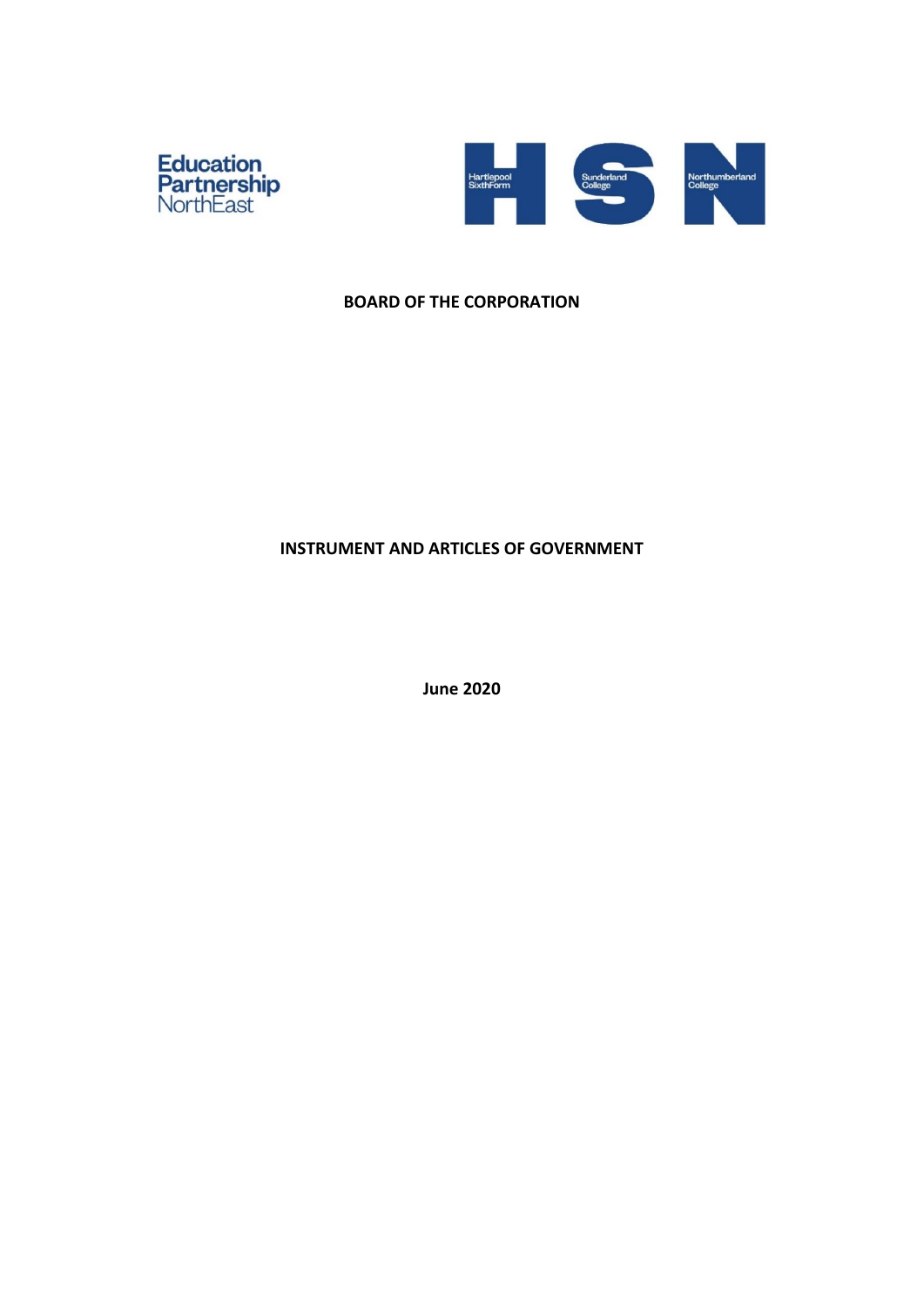### INSTRUMENT OF GOVERNMENT

## CONTENTS

- 1. Interpretation of the terms used
- 2. Composition of the Corporation
- 3. Determination of membership numbers
- 4. Appointment of the members of the Corporation
- 5. Appointment of the Chair and Vice-Chair
- 6. Appointment of the Clerk to the Corporation
- 7. Persons who are ineligible to be members
- 8. The term of office of a member
- 9. Termination of membership
- 10. Members not to hold interests in matters relating to the College
- 11. Meetings
- 12. Quorum
- 13. Proceedings of meetings
- 14. Minutes
- 15. Public access to meetings
- 16. Copies of the Instrument of Government
- 17. Change of name of the Corporation
- 18. Application of the seal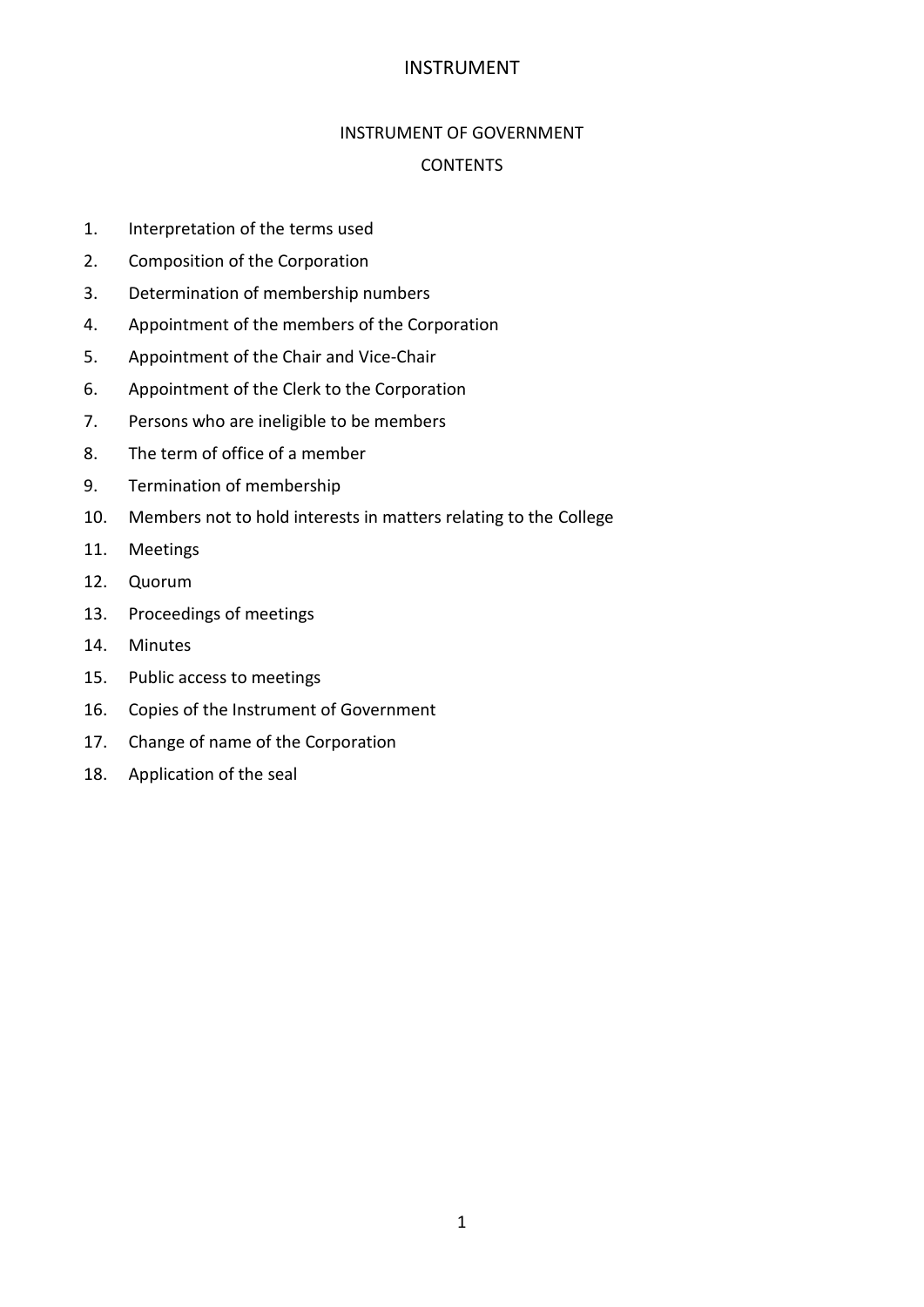# **1. Interpretation of the terms used**

- 1.1 In this Instrument of Government:
	- 1.1.1 any reference to "the Principal" shall include a person acting as Principal; any reference to the Chief Executive Officer means the Chief Executive Officer of City of Sunderland College and any person acting as Chief Executive
	- 1.1.2 "the Clerk" means the Head of Corporate Governance and Policy;
	- 1.1.3 "the Corporation" means the Corporation of City of Sunderland College "the College" means the College which the Corporation is established to conduct and any College for the time being conducted by the Corporation in exercise of its powers under the Further and Higher Education Act 1992(**1**);
	- 1.1.4 "this Instrument" means this Instrument of Government;
	- 1.1.5 "meeting" includes a meeting at which the members attending are present in more than one room, provided that by the use of video-conferencing and/or telephone conferencing facilities it is possible for every person present at the meeting to communicate with each other;
	- 1.1.6 "necessary skills" means skills and experience, other than professional qualifications, specified by the Corporation as appropriate for members to have;
	- 1.1.7 "staff member" and "student member" have the meanings given to them in clause 2;
	- 1.1.8 "the Secretary of State" means the Secretary of State for Education;
	- 1.1.9 "staff matters" means the remuneration, conditions of service, promotion, conduct, suspension, dismissal or retirement of staff;
	- 1.1.10 "the students' union" means any association of students formed to further the educational purposes of the College and the interests of students, as students;
	- 1.1.11 a "variable category" means any category of members whose numbers may vary according to clauses 2 and 3.

# **2. Composition of the Corporation**

- 2.1 Subject to the transitional arrangements set out in clause 4, the Corporation shall consist of:
	- 2.1.1 a minimum of ten members who appear to the Corporation to have the necessary skills to ensure that the Corporation carries out its functions under article 3 of the Articles of Government;
	- 2.1.2 the Chief Executive of the College, unless the Chief Executive chooses not to be a member;
	- 2.1.3 at least one member who is a member of the College's staff and has a contract of employment with the College ("the staff member"); and
	- 2.1.4 at least one member who is a student; this will be the elected Student President ("the student member").

<sup>-</sup>**1** 1992 c13.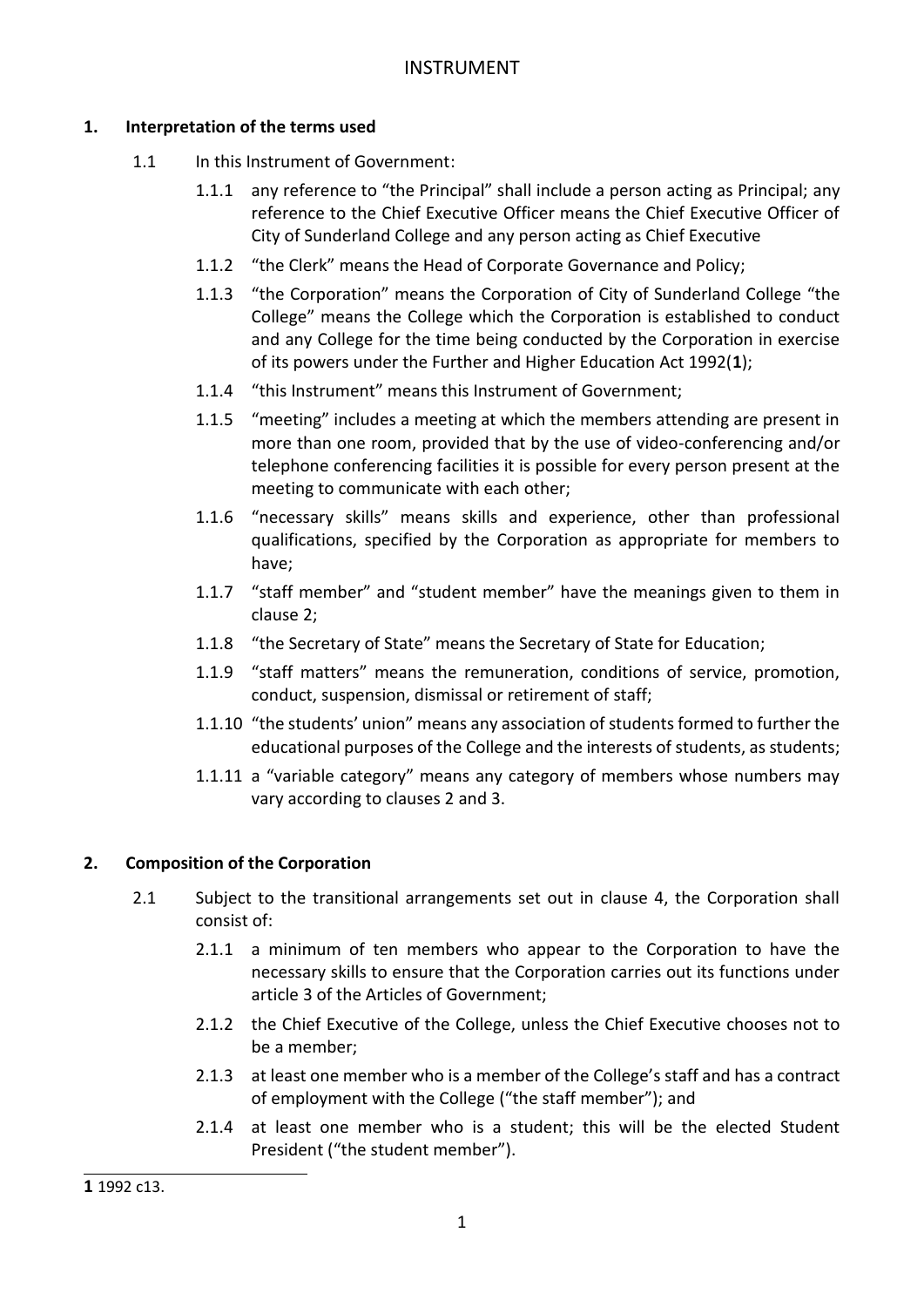- 2.2 A person who is not for the time being enrolled as a student at the College, shall nevertheless be treated as a student during any period of authorised absence from the College for study, travel or for carrying out the duties of any office held by that person in the College's students' union.
- 2.3 The staff member may be a member of the academic staff or the non-academic staff. The recruitment process shall be interviews following expressions of interest invited from all staff.
- 2.4 The appointing authority, as set out in clause 4, will decide whether a person is eligible for nomination, election and appointment as a member of the Corporation under paragraph (1).

## **3. Determination of membership numbers**

- 3.1 Subject to paragraph 2, the number of members of the Corporation, and the number of members of each variable category shall be that decided by the Corporation in its most recent determination made in a duly convened meeting and recorded in rules made under article 21 of the Articles of Government.
- 3.2 The Corporation may at any time vary the determination referred to in paragraph 1 and any subsequent determination under this paragraph provided that the membership of the Corporation shall at all times comply with the requirements of Schedule 4 to the Further and Higher Education Act 1992.
- 3.3 No determination under this clause shall terminate the appointment of any person who is already a member of the Corporation at the time when the determination is made.

## **4. Appointment of the members of the Corporation**

- 4.1 Subject to paragraph (2) the Corporation is the appointing authority in relation to the appointment of its members.
- 4.2 If the number of members falls below the number needed for a quorum, the Secretary of State is the appointing authority in relation to the appointment of those members needed for a quorum.
- 4.3 The appointing authority may decline to appoint a person as a staff or student member if:
	- 4.3.1 it is satisfied that the person has been removed from office as a member of a further education corporation in the previous ten years; or
	- 4.3.2 the appointment of the person would contravene any rule or bye-law made under article 21 of the Articles of Government concerning the number of terms of office which a person may serve, provided that such rules or bye-laws make the same provision for each category of members appointed by the appointing authority; or
	- 4.3.3 the person is ineligible to be a member of the Corporation because of clause 7.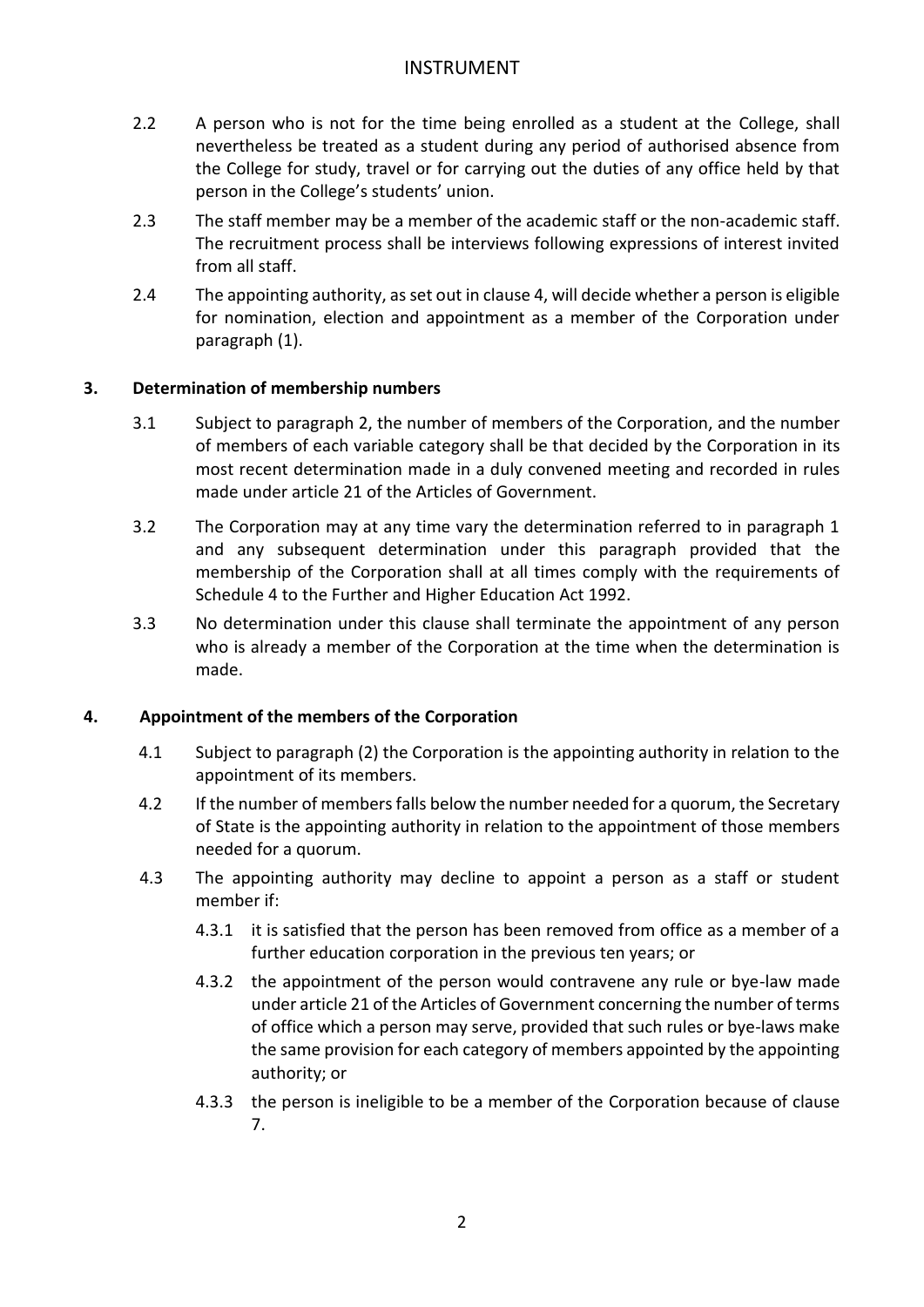4.4 Where the office of any member becomes vacant the appointing authority shall as soon as practicable take all necessary steps to appoint a new member to fill the vacancy.

### **5. Appointment of the Chair and Vice-Chair**

- 5.1 The members of the Corporation shall appoint a Chair and up to two Vice-Chairs from among themselves.
- 5.2 Neither the Chief Executive nor any staff or student member shall be eligible to be appointed as Chair or Vice-Chair or to act as Chair in their absence.
- 5.3 If both the Chair and the Vice-Chair(s) are absent from any meeting of the Corporation, the members present shall choose someone from among themselves to act as Chair for that meeting.
- 5.4 The Chair and Vice-Chair(s) shall hold office for such period as the Corporation decides.
- 5.5 The Chair or Vice-Chair(s) may resign from office at any time by giving notice in writing to the Clerk.
- 5.6 If the Corporation is satisfied that the Chair is unfit or unable to carry out the functions of office, it may give written notice, removing the Chair from office and the office shall then be vacant.
- 5.7 If the Corporation is satisfied that any Vice-Chair is unfit or unable to carry out the functions of office, it may give written notice, removing that Vice-Chair from office and the office shall then be vacant.
- 5.8 At the last meeting before the end of the term of office of the Chair, or at the first meeting following the Chair's resignation or removal from office, the members shall appoint a replacement from among themselves.
- 5.9 At the last meeting before the end of the term of office of the Vice-Chair(s), or at the first meeting following the resignation or removal from office of either or both Vice - Chairs, the members shall appoint a replacement from among themselves.
- 5.10 At the end of their respective terms of office, the Chair and Vice-Chair(s) shall be eligible for reappointment.
- 5.11 Paragraph (9) is subject to any rule or bye-law made by the Corporation under article 21 of the Articles of Government concerning the number of terms of office which a person may serve.

#### **6. Appointment of the Clerk to the Corporation**

- 6.1 The Corporation shall appoint a person to serve as its Clerk, but the Chief Executive may not be appointed.
- 6.2 In the temporary absence of the Clerk, the Corporation shall appoint a person to serve as a temporary Clerk, but the Chief Executive may not be appointed as temporary Clerk.
- 6.3 Any reference in this Instrument to the Clerk shall include a temporary Clerk appointed under paragraph (1).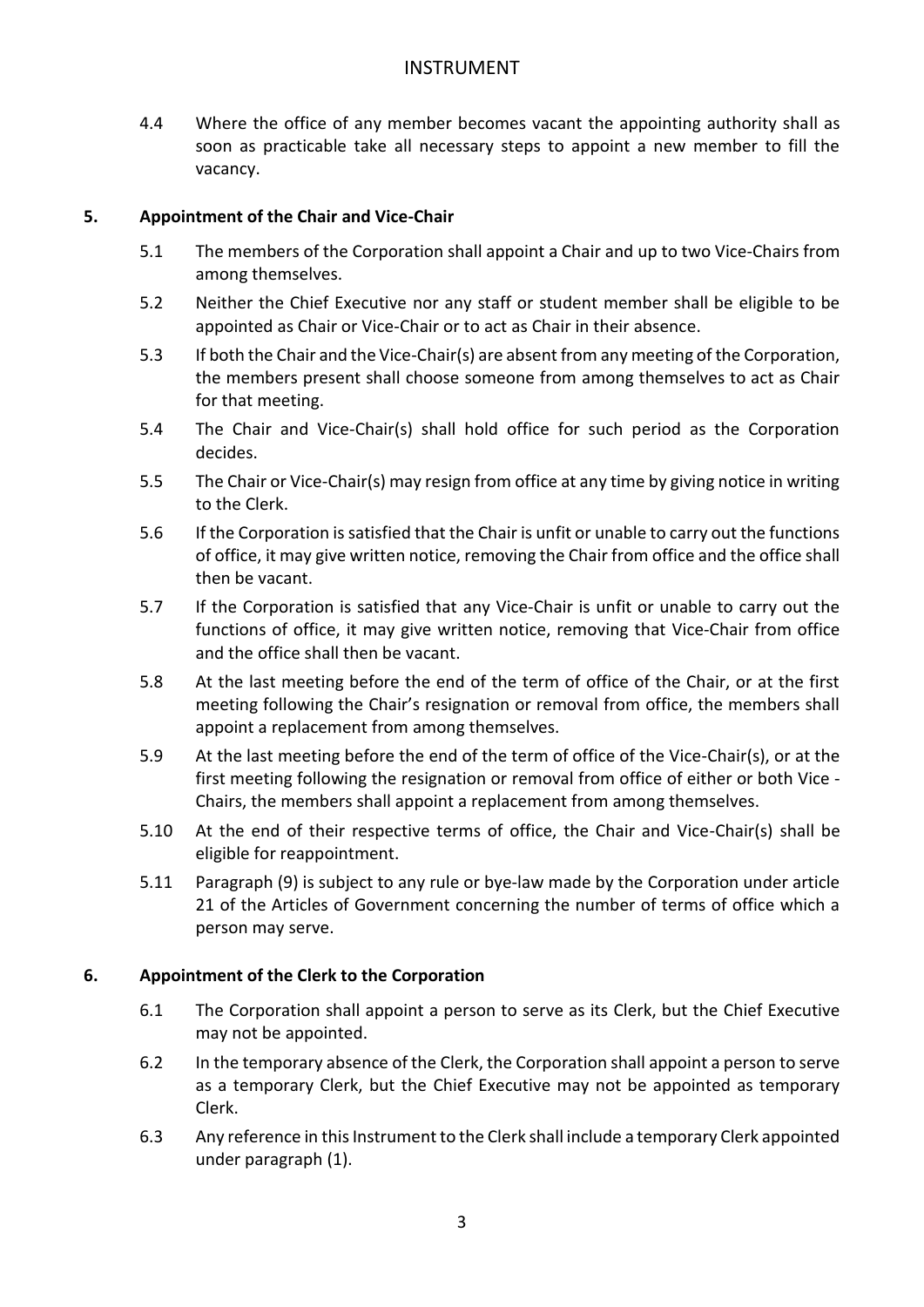- 6.4 The Clerk shall be entitled to attend all meetings of the Corporation and any of its committees.
- 6.5 The Clerk may also be a member of staff at the College.

# **7. Persons who are ineligible to be members**

- 7.1 No one under the age of 18 years may be a member, except as a student member.
- 7.2 The Clerk may not be a member.
- 7.3 A person who is a member of staff of the College may not be, or continue as, a member, except as a staff member or in the capacity of Chief Executive.
- 7.4 Paragraph 7.3 does not apply to a student who is employed by the Corporation in connection with the student's role as an officer of a students' union.
- 7.5 No one who is disqualified under the Charities Act 2011 from acting as a charity trustee may be a member.
- 7.6 Subject to paragraph 7.7, a person shall be disqualified from holding, or from continuing to hold, office as a member if:
	- 7.6.1 within the previous five years that person has been convicted, whether in the United Kingdom or elsewhere, of any offence and has received a sentence of imprisonment, whether suspended or not, for a period of three months or more, without the option of a fine; or
	- 7.6.2 within the previous twenty years that person has been convicted as set out in sub-paragraph (a) and has received a sentence of imprisonment, whether suspended or not, for a period of more than two and a half years; or
	- 7.6.3 that person has at any time been convicted as set out in sub-paragraph 7.6.1 and has received a sentence of imprisonment, whether suspended or not, of more than five years.
- 7.7 For the purpose of this regulation there shall be disregarded any conviction by or before a court outside the United Kingdom for an offence in respect of conduct which, if it had taken place in the United Kingdom, would not have constituted an offence under the law then in force anywhere in the United Kingdom.
- 7.8 Upon a member of the Corporation becoming disqualified from continuing to hold office under paragraphs 7.5 or 7.6, the member shall immediately give notice of that fact to the Clerk.

## **8. The term of office of a member**

- 8.1 A member of the Corporation shall hold and vacate office in accordance with the terms of the appointment, but the length of the term of office shall not exceed four years.
- 8.2 Members retiring at the end of their term of office shall be eligible for reappointment for an additional term not to exceed two terms by exception for reasons of business continuity.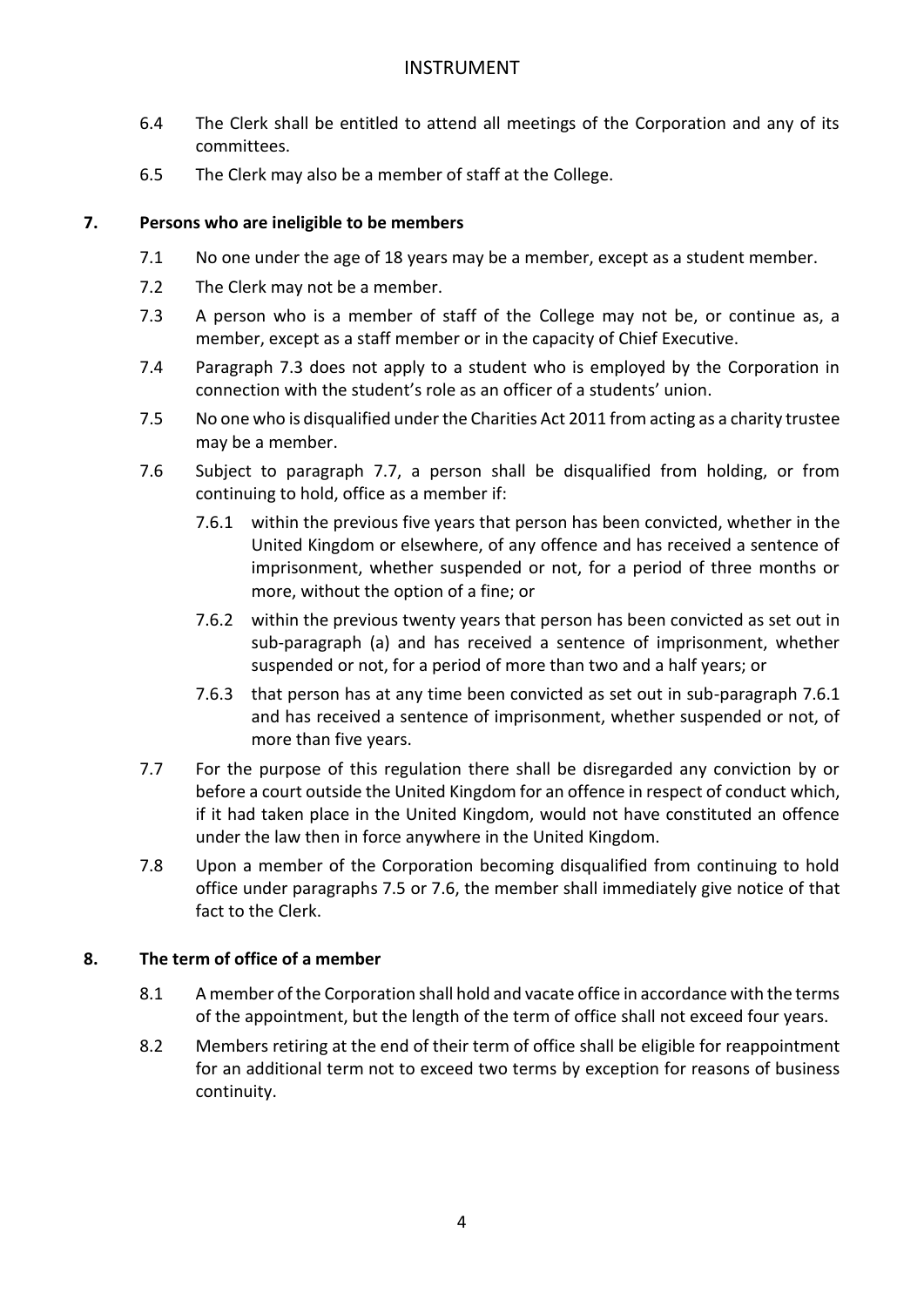# **9. Termination of membership**

- 9.1 A member may resign from office at any time by giving notice in writing to the Clerk.
- 9.2 If at any time the Corporation is satisfied that any member:
	- 9.2.1 is unfit or unable to discharge the functions of a member; or
	- 9.2.2 has been absent from more than 50% of meetings of the Corporation and its Committees in any college year or for a period longer than six consecutive months without the permission of the Corporation, the Corporation may by notice in writing to that member remove the member from office and the office shall then be vacant.
- 9.3 Any person who is a member of the Corporation by virtue of being a member of the staff at the College, including the Chief Executive, shall cease to hold office upon ceasing to be a member of the staff and the office shall then be vacant.
- 9.4 A student member shall cease to hold office:
	- 9.4.1 at the end of the student's final academic year, or at such other time in the year after ceasing to be a student as the Corporation may decide; or
	- 9.4.2 if expelled from the College, or
	- 9.4.3 at the end of the student's employment as Student President

and the office shall then be vacant.

9.5 The Board may suspend a member at any time if in its reasonable opinion, there is reason to believe the member's continued membership is not in the interests of the Corporation or could cause serious harm to the College. A suspended member shall not be entitled to receive papers or to attend meetings of the Corporation or any committee of which he or she is a member. The Corporation shall investigate the matter and within a reasonable time period, shall inform the member of the outcome of the investigation. Such member shall either be reinstated following such investigation, or their membership shall be terminated in accordance with clause 9.2.1.

## **10. Members not to hold interests in matters relating to the College**

- 10.1 A member to whom paragraph 10.2 applies shall
	- 10.1.1 disclose to the Corporation the nature and extent of the interest; and
	- 10.1.2 if present at a meeting of the Corporation, or of any of its committees, at which such supply, contract or other matter as is mentioned in paragraph (2) is to be considered, not take part in the consideration or vote on any question with respect to it and not be counted in the quorum present at the meeting in relation to a resolution on which that member is not entitled to vote; and
	- 10.1.3 withdraw, if present at a meeting of the Corporation, or any of its committees, at which such supply, contract or other matter as is mentioned in paragraph (2) is to be considered, where required to do so by a majority of the members of the Corporation or committee present at the meeting.
- 10.2 This paragraph applies to a member who:
	- 10.2.1 has any financial interest in: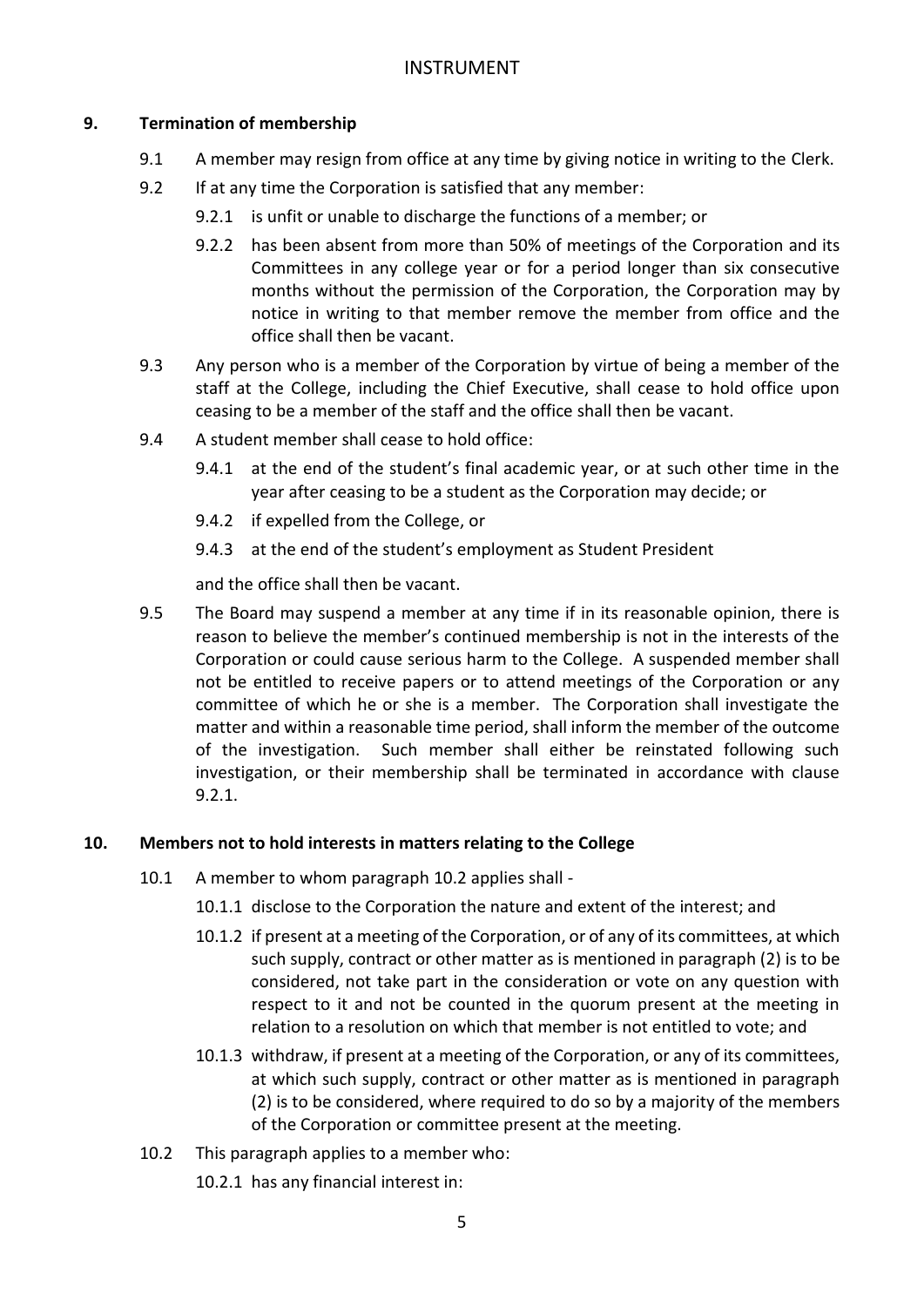I.the supply of work to the College, or the supply of goods for the purposes of the College;

II.any contract or proposed contract concerning the College; or III.any other matter relating to the College; or

- 10.2.2 has any other interest of a type specified by the Corporation in any matter relating to the College.
- 10.3 This clause shall not prevent the members considering and voting upon proposals for the Corporation to insure them against liabilities incurred by them arising out of their office or the Corporation obtaining such insurance and paying the premium.
- 10.4 Where the matter under consideration by the Corporation or any of its committees relates to the pay and conditions of all staff, or all staff in a particular class, a staff member—
	- 10.4.1 need not disclose a financial interest; and
	- 10.4.2 may take part in the consideration of the matter, vote on any question with respect to it and count towards the quorum present at that meeting, provided that in so doing, the staff member acts in the best interests of the Corporation as a whole and does not seek to represent the interests of any other person or body, but
	- 10.4.3 shall withdraw from the meeting if the matter is under negotiation with staff and the staff member is representing any of the staff concerned in those negotiations.
- 10.5 The Clerk shall maintain a register of the interests of the members which have been disclosed and the register shall be made available during normal office hours at the College to any person wishing to inspect it.

#### **11. Meetings**

- 11.1 The Corporation shall meet at least once in every term, and shall hold such other meetings as may be necessary.
- 11.2 Subject to paragraphs (3) and (4) and to clause 12(3), all meetings shall be called by the Clerk, who shall, at least seven calendar days before the date of the meeting, send to the members of the Corporation written and/or electronic notice of the meeting and a copy of the proposed agenda.
- 11.3 If it is proposed to consider at any meeting the remuneration, conditions of service, conduct, suspension, dismissal or retirement of the Clerk, the Chair shall, at least seven calendar days before the date of the meeting, send to the members a copy of the agenda item concerned, together with any relevant papers.
- 11.4 A meeting of the Corporation, called a "special meeting", may be called at any time by the Chair or at the request in writing of any five members.
- 11.5 Where the Chair, or in the Chair's absence the Vice-Chair, decides that there are matters requiring urgent consideration, the written notice convening the special meeting and a copy of the proposed agenda may be given within less than seven calendar days.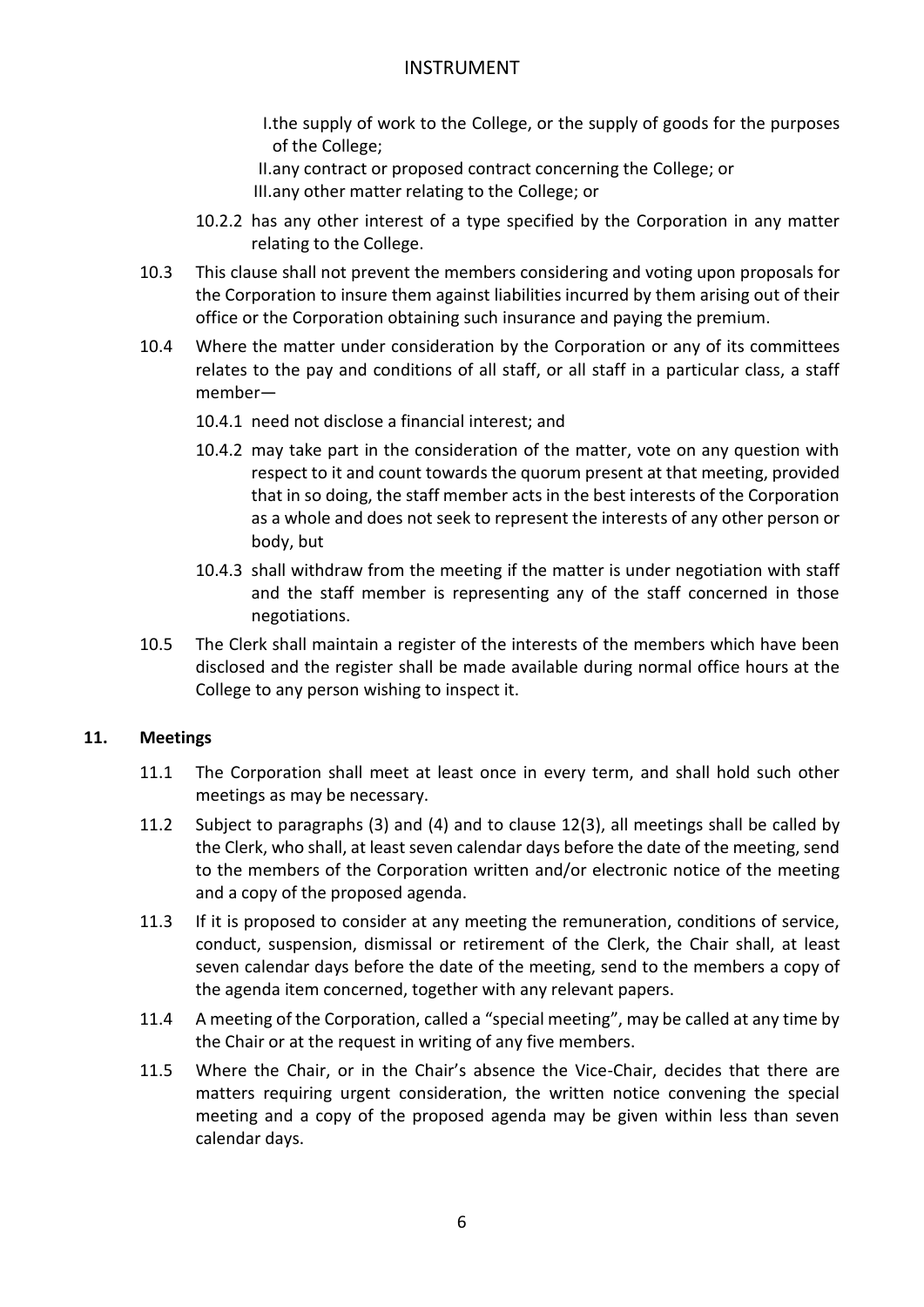- 11.6 Every member shall act in the best interests of the Corporation and shall not be bound to speak or vote by mandates given by any other body or person.
- 11.7 With the approval of the Chair, any or all of the members, or any or all committee of the members, may take part in a meeting of the Corporation or a committee meeting by way of:
	- 11.7.1 video or telephone conference or similar equipment designed to allow everybody to hear and be heard during the meeting; or
	- 11.7.2 a series of video or telephone conferences or similar arrangements from the Chair;

and taking part in this way will be treated as being present at the meeting. The meeting will be treated as taking place where the largest group of the participants are or, if there is no such group, where the Chair is unless the members decide otherwise.

## **12. Quorum**

- 12.1 Meetings of the Corporation shall be quorate if the number of members present is at least 40% of the total number of members, determined according to clause 3.
- 12.2 If the number of members present for a meeting of the Corporation does not constitute a quorum, the meeting shall not be held.
- 12.3 If during a meeting of the Corporation there ceases to be a quorum, the meeting shall be terminated at once.
- 12.4 If a meeting cannot be held or cannot continue for lack of a quorum, the Chair may call a special meeting as soon as it is convenient.
- 12.5 In the event that a communicable disease renders more than half of the members of the any Board or committee unable to participate in corporate business, the Chair of the Board may approve a reduction in the quoracy requirements to 30%. All decisions made during the time when quoracy has been reduced is considered just as valid and effective as if they were made at a meeting that meets the quoracy required in Section 12 and the Terms of Reference for the board or committee. Quoracy will return to the requirements contained in Section 12 and the Terms of Reference for the board or committee when that quoracy can be met.

#### **13. Proceedings of meetings**

- 13.1 Every question to be decided at a meeting of the Corporation shall be decided by a majority of the votes cast by members present and entitled to vote on the question.
- 13.2 Where, at a meeting of the Corporation, there is an equal division of votes on a question to be decided, the Chair of the meeting shall have a second or casting vote.
- 13.3 A member may not vote by proxy or by way of postal vote.
- 13.4 No resolution of the members may be rescinded or varied at a subsequent meeting unless consideration of the rescission or variation is a specific item of business on the agenda for that meeting.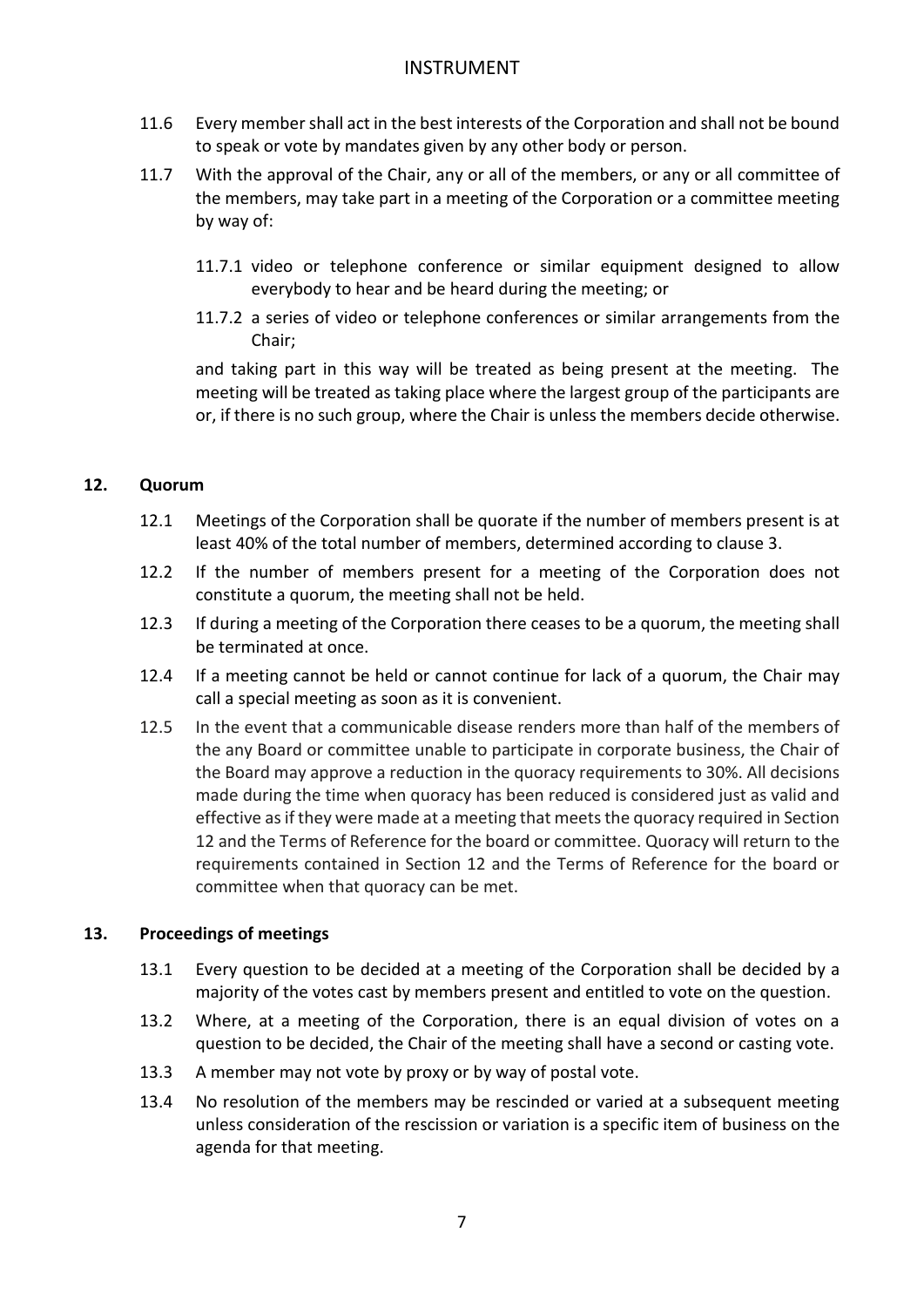13.5 A written resolution signed by all of the members of the Corporation who would be entitled to vote at a meeting of the Corporation is just as valid and effective as a resolution passed at a meeting of the Corporation which is properly convened and held. The resolution can be passed using several copies of a document if each document is signed by one or more members. These copies can be electronic copies and for the avoidance of doubt where an urgent proposal is circulated to the members by the Clerk, an e-mail from a member confirming that he or she is in agreement with that urgent proposal shall be accepted as sufficient evidence of agreement to authorise the proposed actions without requiring signed copies of a document, provided that such agreement is received from a majority of members entitled to take part in the decision and the decision and resulting actions are then reported to members at the next meeting of the Corporation.

#### **14. Minutes**

14 Written minutes of every meeting of the Corporation and its Committees shall be prepared, and such minutes shall record the resolutions, proceedings and names of people who attend each meeting. If a minute has been apparently signed by the chair of the meeting, or the chair of the meeting which approves the minutes, this minute will prove what it records without the need for any further proof.

#### **15. Public access to meetings**

15.1 The Corporation shall decide any question as to whether a person should be allowed to attend any of its meetings where that person is not a member, the Clerk or the Chief Executive and in making its decision, it shall give due consideration to any matters that by reason of their nature, the Corporation is satisfied should be dealt with on a confidential basis.

#### **16. Copies of the Instrument of Government**

- **16.1** A copy of this Instrument shall be given free of charge to every member of the Corporation and at a charge not exceeding the cost of copying or free of charge to any other person who so requests a copy, and shall be available for inspection at the College upon request, during normal office hours, to every member of staff and every student.
- **17.** Change of name of the Corporation
	- 17.1 The Corporation may change its name with the approval of the Secretary of State.

#### **18. Application of the seal**

- 18.1 The application of the seal of the Corporation shall be authenticated by:
	- 18.1.1 the signature of either the Chair or of some other member authorised either generally or specially by the Corporation to act for that purpose; and
	- 18.1.2 the signature of any other member.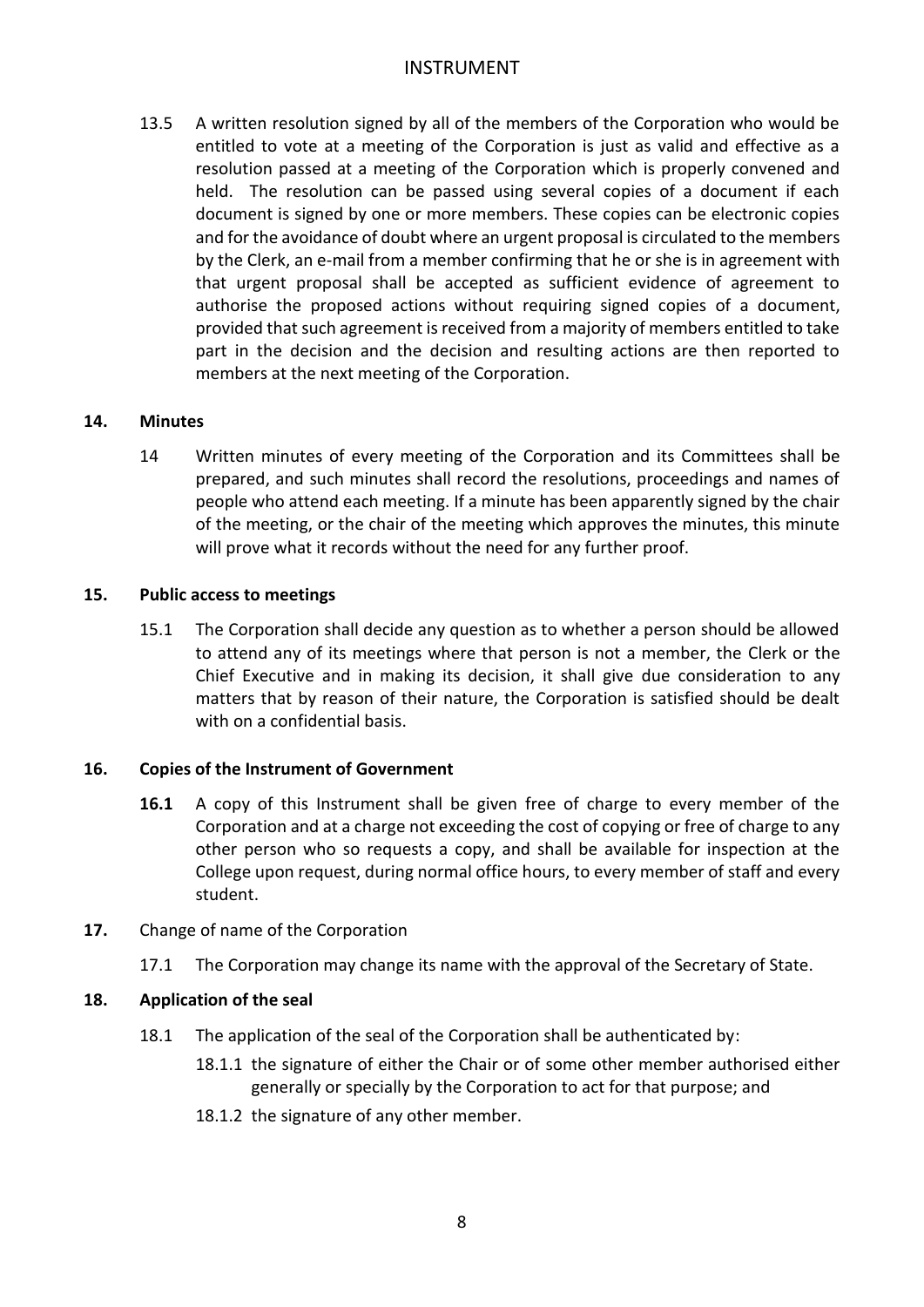### ARTICLES OF GOVERNMENT

### CONTENTS

- 1. Interpretation of the terms used
- 2. Conduct of the College
- 3. Responsibilities of the Corporation, the Chief Executive and the Clerk
- 4. The establishment of Local Governing Boards and committees and delegation of functions generally
- 5. Composition of Local Governing Boards and Committees
- 6. The Audit Committee
- 7. Access to committees and Local Governing Boards by non-members and publication of minutes
- 8.,9., 10. Delegable and non-delegable functions
- 11., 12. Appointment and promotion of staff
- 13. Rules relating to the conduct of staff
- 14. Academic freedom
- 15. Grievance, suspension and disciplinary procedures
- 16. Suspension and dismissal of the Clerk
- 17. Students
- 18. Financial matters
- 19. Co-operation with the Education and Skills Funding Auditor
- 20. Internal audit
- 21. Accounts and audit of accounts
- 22. Rules and bye-laws
- 23. Copies of Articles of Government and rules and bye-laws
- 24. Modification or replacement of the Instrument or Articles of Government
- 25. Dissolution of the Corporation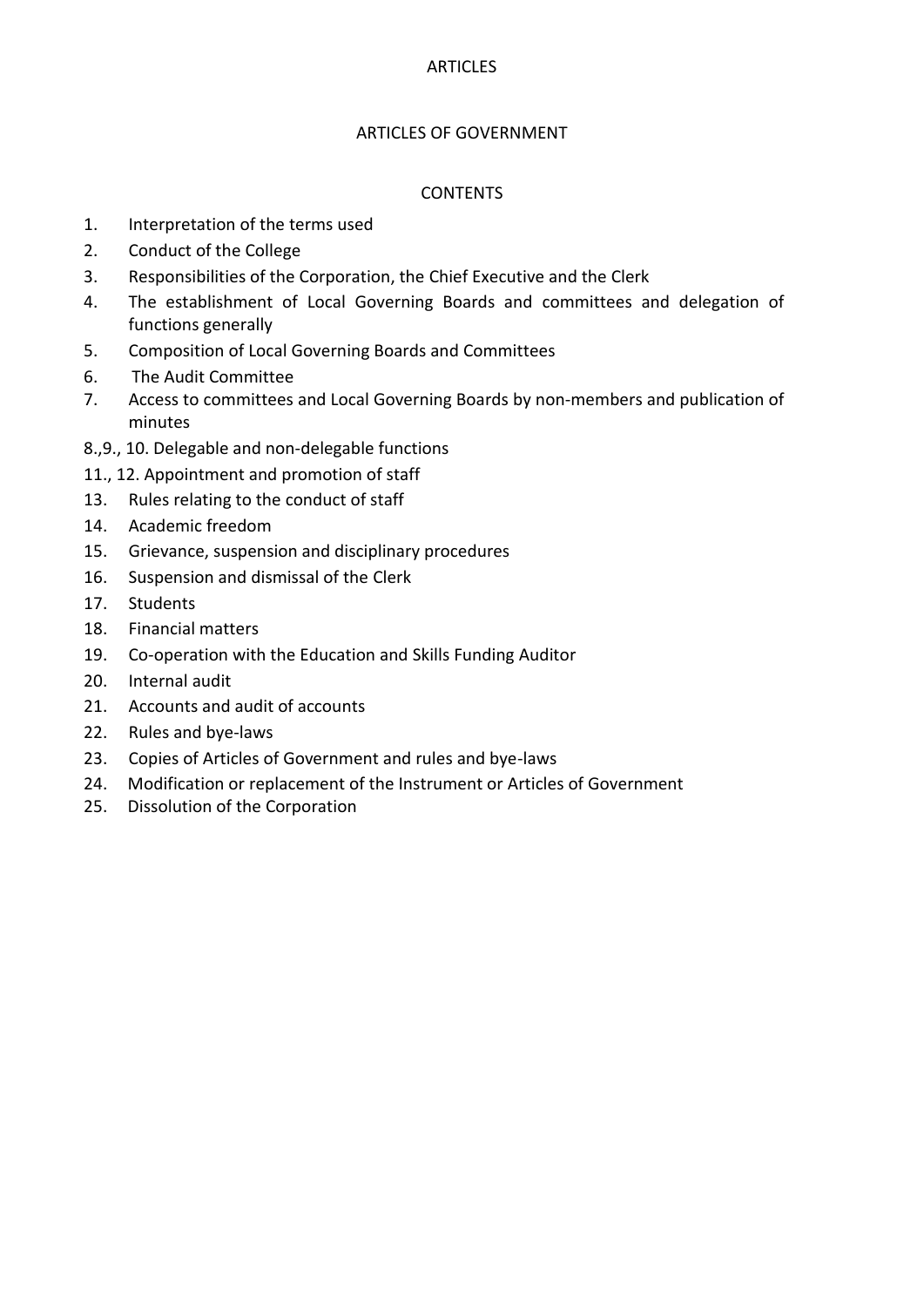- **1.** Interpretation of the terms used
	- 1.1 In these Articles of Government-
		- 1.1.1 any reference to "the Chief Executive" shall include a person acting as Chief Executive;
		- 1.1.2 "the Articles" means these Articles of Government;
		- 1.1.3 "the CE of ESFA" means the Chief Executive of the Education and Skills Funding Agency;
		- 1.1.4 "Chair" and "Vice-Chair(s)" mean respectively the Chair and Vice-Chair(s) of the Corporation appointed under clause 6 of the Instrument of Government;
		- 1.1.5 "the Clerk" has the same meaning as in the Instrument of Government;
		- 1.1.6 "the Corporation" has the same meaning as in the Instrument of Government:
		- 1.1.7 "staff member" and "student member" have the same meanings as in the Instrument of Government;
		- 1.1.8 "the Secretary of State" means the Secretary of State for Education;
		- 1.1.9 "senior post" means the post of Chief Executive and such other senior posts as the Corporation may decide for the purposes of these Articles;
		- 1.1.10 "the staff" means all the staff who have a contract of employment with the College;
		- 1.1.11 "the students' union" has the same meaning as in the Instrument of Government.

#### **2. Conduct of the College**

2.1 The College shall be conducted in accordance with the provisions of the Instrument of Government, these Articles, any rules or bye-laws made under these Articles and any trust deed regulating the College.

#### **3. Responsibilities of the Corporation, the Chief Executive and the Clerk**

- 3.1 The Corporation shall be responsible for the following functions:
	- 3.1.1 the determination and periodic review of the educational character and mission of the College and the oversight of its activities;
	- 3.1.2 publishing arrangements for obtaining the views of staff and students on the determination and periodic review of the educational character and mission of the College and the oversight of its activities;
	- 3.1.3 approving the quality strategy of the College;
	- 3.1.4 the effective and efficient use of resources, the solvency of the College and the Corporation and safeguarding their assets;
	- 3.1.5 approving annual estimates of income and expenditure;
	- 3.1.6 the appointment, grading, suspension, dismissal and determination of the pay and conditions of service of the holders of senior posts and the Clerk, including, where the Clerk is, or is to be appointed as a member of staff, the Clerk's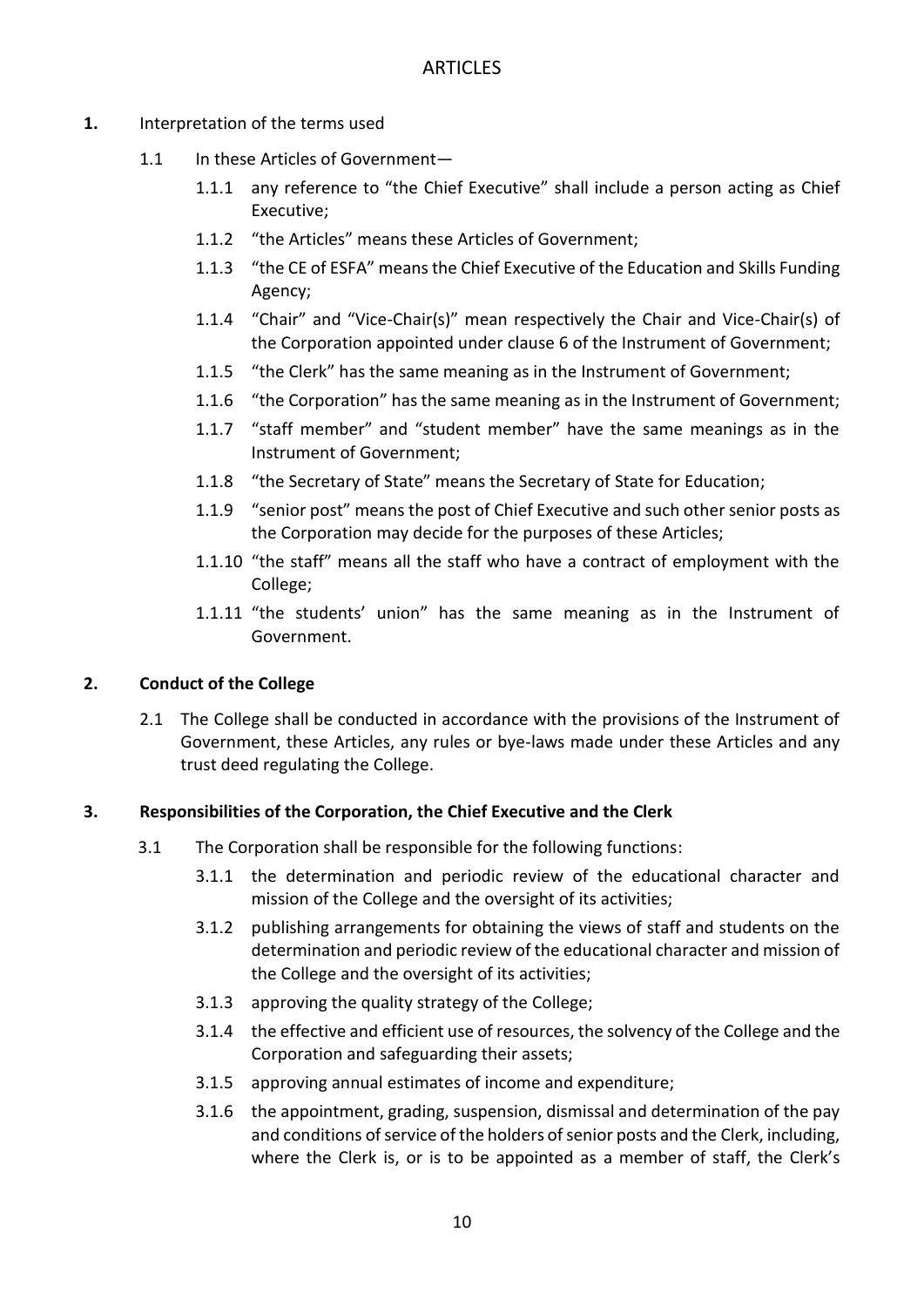appointment, grading, suspension, dismissal and determination of pay in the capacity of a member of staff; and

- 3.1.7 setting a framework for the pay and conditions of service of all other staff.
- 3.2 Subject to the responsibilities of the Corporation, the Chief Executive of the College shall be responsible for the following functions-
	- 3.2.1 making proposals to the Corporation about the educational character and mission of the College and implementing the decisions of the Corporation;
	- 3.2.2 the determination of the College's academic and other activities;
	- 3.3.3 preparing annual estimates of income and expenditure for consideration and approval by the Corporation, and the management of budget and resources within the estimates approved by the Corporation;
	- 3.3.4 the organisation, direction and management of the College and leadership of the staff;
	- 3.3.5 the appointment, assignment, grading, appraisal, suspension, dismissal and determination, within the framework set by the Corporation, of the pay and conditions of service of staff, other than the holders of senior posts or the Clerk, where the Clerk is also a member of the staff; and
	- 3.3.6 maintaining student discipline and, within the rules and procedures provided for within these Articles, suspending or expelling students on disciplinary grounds or expelling students for academic reasons.
- 3.3 The Clerk shall be responsible for the following functions:
	- 3.3.1 advising the Corporation with regard to the operation of its powers;
	- 3.3.2 advising the Corporation with regard to procedural matters;
	- 3.3.3 advising the Corporation with regard to the conduct of its business; and
	- 3.3.4 advising the Corporation with regard to matters of governance practice.

## **4 The establishment of committees and delegation of functions generally**

- 4.1 The Corporation may establish Local Governing Boards or committees for any purpose or function, other than those assigned in these Articles to the Chief Executive or Clerk, and may delegate powers to -
	- 4.1.1 Local Governing Boards
	- 4.1.2 Committees;
	- 4.1.3 the Chair, or in the Chair's absence, the Vice-Chair(s); or
	- 4.1.4 the Chief Executive.
- 4.2 The number of members of a Local Governing Board, a committee and the terms on which they are to hold and to vacate office, shall be decided by the Corporation.
- 4.3 The Corporation may also establish committees under collaboration arrangements made with other further education Colleges or maintained schools (or with both), and such joint committees shall be subject to any regulations made under section 166 of the Education and Inspections Act 2006(**2**) governing such arrangements.

<sup>-</sup>(**2**) 2006 c. 40.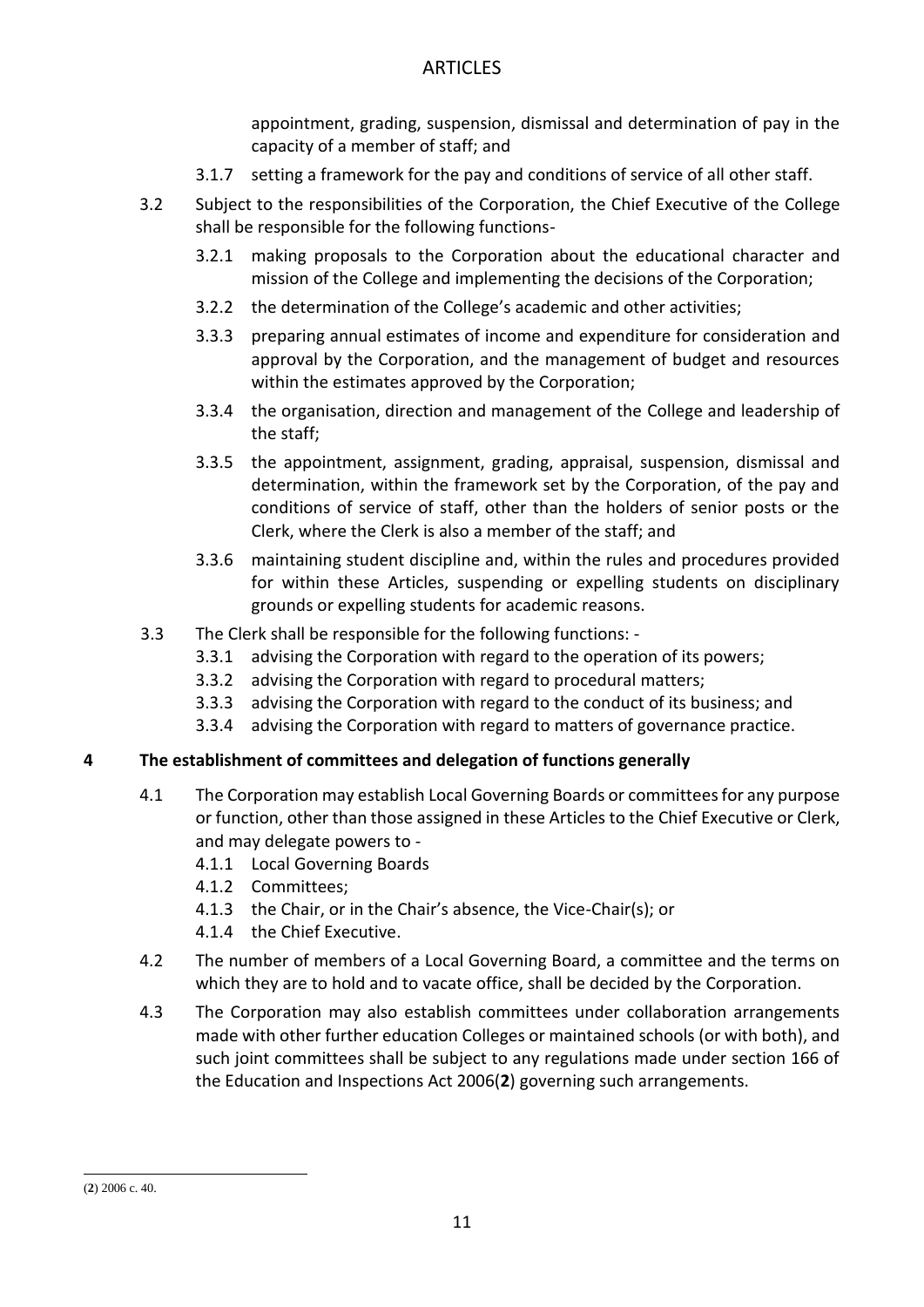## **5. Composition of committees**

5.1 Any Local Governing Boards or committees established by the Corporation, other than the committee referred to in article 10, may include persons who are not members of the Corporation and the Corporation shall specify the rights of such members.

## **6. The Audit Committee**

- 6.1 The Corporation shall establish a committee to be known as the "audit committee", to advise on matters relating to the Corporation's audit arrangements and systems of internal control.
- 6.2 The audit committee shall consist of at least three persons and shall operate in accordance with any requirements of the CE of ESFA.

# **7. Access to committees by non-members and publication of minutes**

7.1 The Corporation shall ensure that: —

- 7.1.1 a written statement of its policy regarding attendance at committee meetings by persons who are not committee members; and
- 7.1.2 the minutes of committee meetings, if they have been approved by the Chair of the meeting,

are published on the College's website and made available for inspection at the College by any person, during normal office hours.

## **8. Delegable and non-delegable functions**

- 8.1 The Corporation shall not delegate the following functions-
	- 8.1.1 the determination of the educational character and mission of the College;
	- 8.1.2 the approval of the annual estimates of income and expenditure;
	- 8.1.3 the responsibility for ensuring the solvency of the College and the Corporation and for safeguarding their assets;
	- 8.1.4 the appointment of the Chief Executive or holder of a senior post;
	- 8.1.5 the appointment of the Clerk (including where the Clerk is, or is to be appointed as a member of staff, the Clerk's appointment in the capacity of a member of staff); and
	- 8.1.6 the modification or revocation of these Articles.
- **9.** The Corporation may not delegate
	- 9.1 the consideration of the case for dismissal, and
	- 9.2 the power to determine an appeal in connection with the dismissal

of the Chief Executive, the Clerk or the holder of a senior post, other than to a committee of members of the Corporation.

9.3 The Corporation shall make rules specifying the way in which a committee having functions under paragraph (1) shall be established and conducted.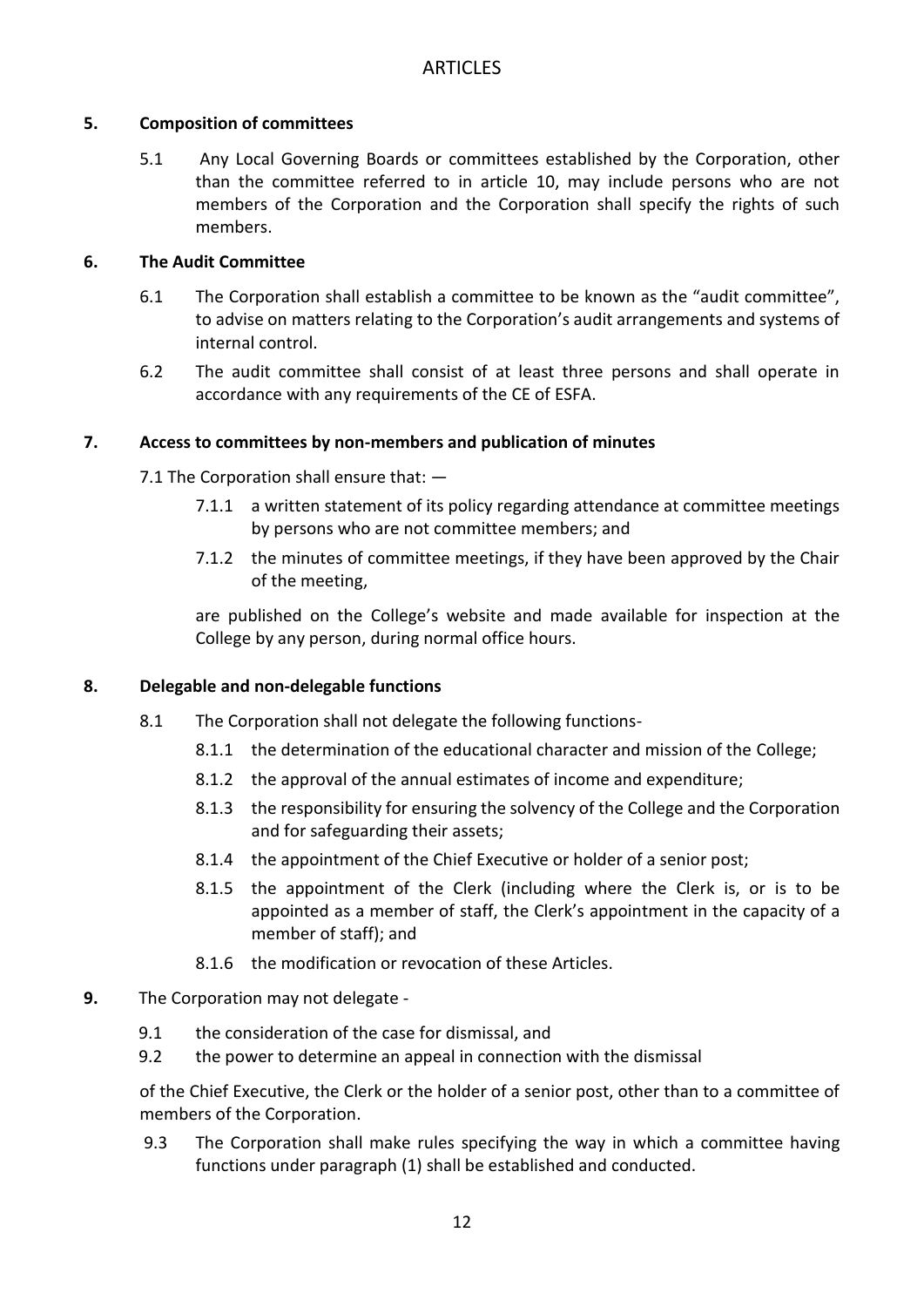- **10.** The Chief Executive may delegate functions to the holder of any other senior post other than:
	- 10.1 the management of budget and resources; and
	- 10.2 any functions that have been delegated to the Chief Executive by the Corporation.

### **11. Appointment and promotion of staff**

- 11.1 Where there is a vacancy or expected vacancy in a senior post, the Corporation:
	- 11.1.1 may, and where the vacancy is for the post of Chief Executive, shall advertise the vacancy nationally; and
	- 11.1.2 shall appoint a selection panel consisting of  $-$
	- 11.1.2.1 at least five members of the Corporation including the Chair or the Vice-Chair or both, where the vacancy is for the post of Chief Executive; or
	- 11.1.2.2 the Chief Executive and at least three other members of the Corporation, where the vacancy is for any other senior post.
- 11.2 The members of the selection panel shall—
	- 11.2.1 decide on the arrangements for selecting the applicants for interview;
	- 11.2.2 interview the applicants; and
	- 11.2.3 where they consider it appropriate to do so, recommend to the Corporation for appointment one of the applicants they have interviewed.
- 11.3 If the Corporation approves the recommendation of the selection panel, that person shall be appointed.
- 11.4 If the members of the selection panel are unable to decide by a majority of votes on a person to recommend to the Corporation, or if the Corporation does not approve their recommendation, the Corporation may make an appointment itself of a person from amongst those interviewed, or it may require the panel to repeat the steps specified in paragraph (2), with or without first re-advertising the vacancy.
- 11.5 Where there is a vacancy in a senior post or where the holder of a senior post is temporarily absent, until that post is filled or the absent post holder returns, a member of staff-
	- 11.5.1 may be required to act as Chief Executive or in the place of any other senior post holder; and
	- 11.5.2 if so required, shall have all the duties and responsibilities of the Chief Executive or such other senior post holder during the period of the vacancy or temporary absence.
- **12** The Chief Executive shall have responsibility for selecting for appointment all members of staff other than -
	- 12.1 senior post holders; and
	- 12.2 where the Clerk is also to be appointed as a member of staff, the Clerk in the role of a member of staff.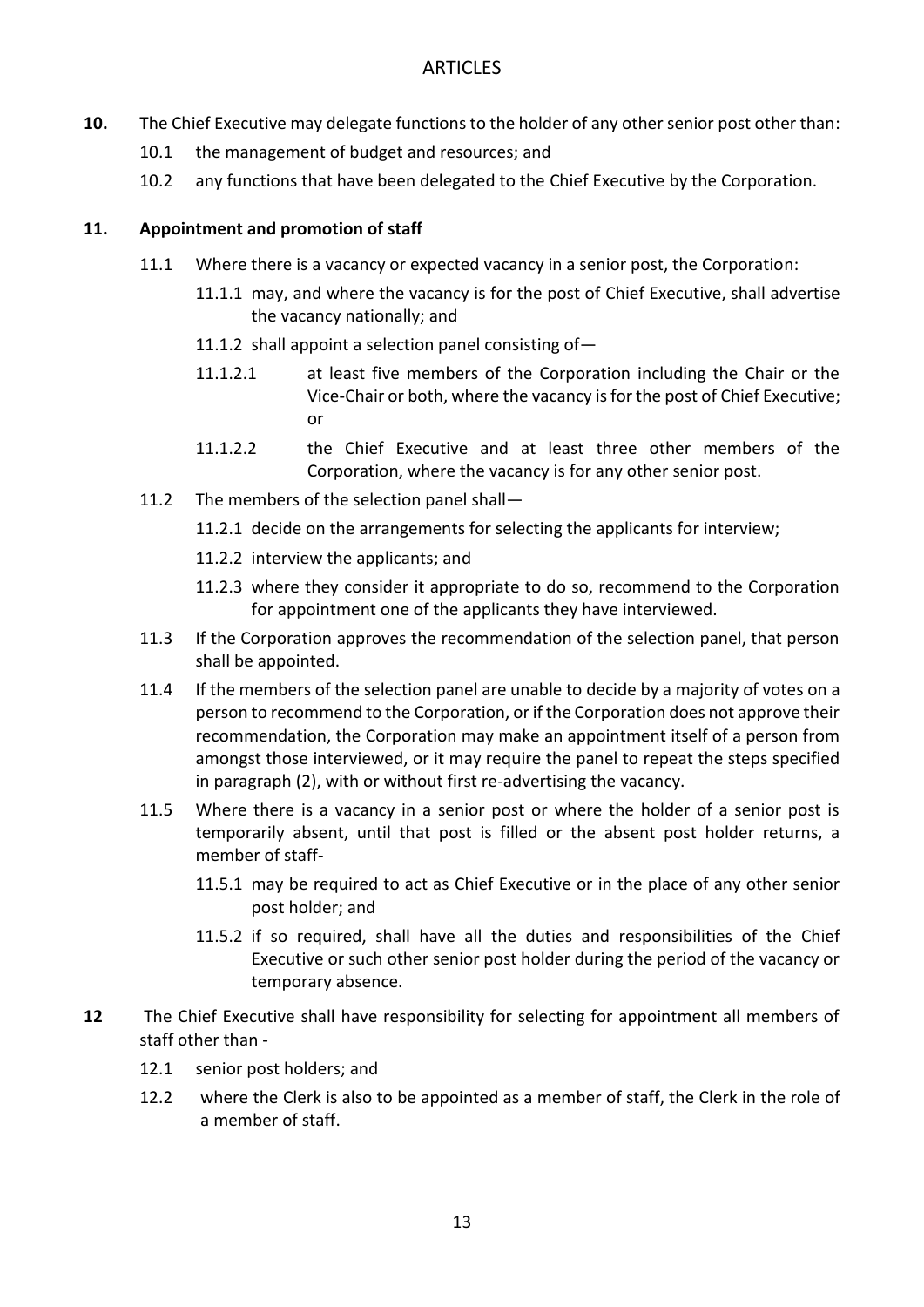#### **13. Rules relating to the conduct of staff**

**13.1** After consultation with the staff, the Corporation shall make rules relating to their conduct.

#### **14. Academic freedom**

14.1 In making rules under article 13, the Corporation shall have regard to the need to ensure that academic staff at the College have freedom within the law to question and test received wisdom, and to put forward new ideas and controversial or unpopular opinions, without putting themselves at risk of losing their jobs or any privileges which they may enjoy at the College.

#### **15. Grievance, suspension and disciplinary procedures**

- 15.1 After consultation with staff, the Corporation shall make rules setting out
	- 15.1.1 grievance procedures for all staff;
	- 15.1.2 procedures for the suspension of all staff; and
	- 15.1.3 disciplinary and dismissal procedures for
		- 15.1.3.1 senior post-holders, and
		- 15.1.3.2 staff other than senior post-holders

and such procedures shall be subject to the provisions of articles 3(1)(e), 3(2)(e), 9(1) and 16.

- 15.2 Any rules made under paragraph (1)(b) shall include provision that where a person has been suspended without pay, any appeal against such suspension shall be heard and action taken in a timely manner.
- 15.3 Any rules made under paragraph (1)(c)(i) shall include provision that where the Corporation considers that it may be appropriate to dismiss a person, a preliminary investigation shall be conducted to examine and determine the case for dismissal.

#### **16. Suspension and dismissal of the Clerk**

- 16.1 Where the Clerk is also a member of staff at the College, the Clerk is to be treated as a senior post holder for the purposes of article 15(c).
- 16.2 Where the Clerk is suspended or dismissed under article 15, that suspension or dismissal shall not affect the position of the Clerk in the separate role of Clerk to the Corporation.

## **17. Students**

- 17.1 Any students' union shall conduct and manage its own affairs and funds in accordance with a constitution approved by the Corporation and no amendment to, or rescission of, that constitution, in part or in whole, shall be valid unless approved by the Corporation.
- 17.2 The students' union shall present audited accounts annually to the Corporation.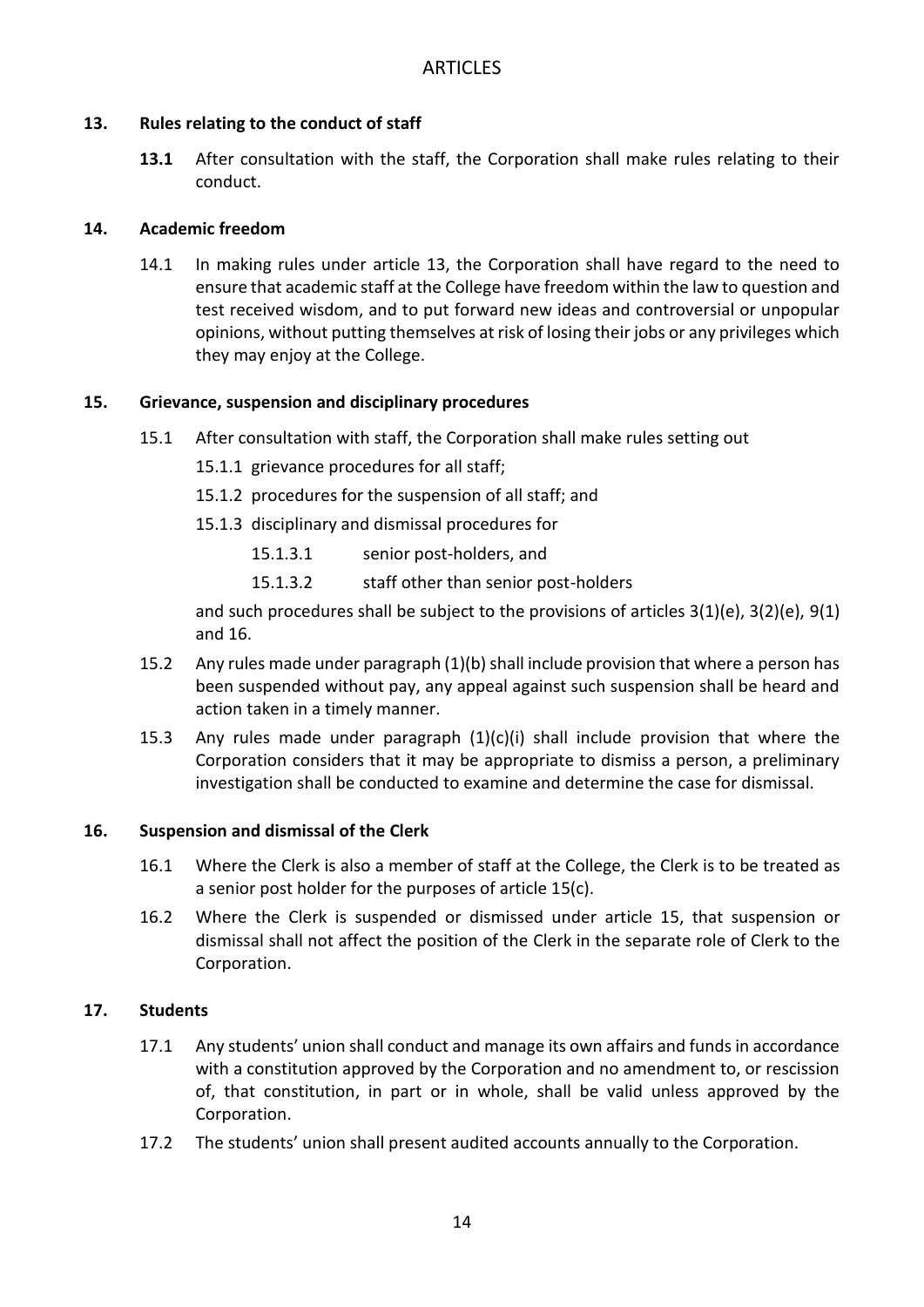17.3 After consultation with representatives of the students, the Corporation shall make rules concerning the conduct of students, including procedures for their suspension and expulsion (including expulsion for an unsatisfactory standard of work or other academic reason).

#### **18. Financial matters**

18.1 The Corporation shall set the policy by which the tuition and other fees payable to it are determined, subject to any terms and conditions attached to grants, loans or other payments paid or made by the CE of ESFA.

#### **19. Co-operation with the CE of ESFA's auditor**

19.1 The Corporation shall co-operate with any person who has been authorised by the CE of ESFA to audit any returns of numbers of students or claims for financial assistance and shall give any such person access to any documents or records held by the Corporation, including computer records.

#### **20. Internal audit**

- 20.1 The Corporation shall, at such times as it considers appropriate, examine and evaluate its systems of internal financial and other control to ensure that they contribute to the proper, economic, efficient and effective use of the Corporation's resources.
- 20.2 The Corporation may arrange for the examination and evaluation mentioned in paragraph (1) to be carried out on its behalf by internal auditors.
- 20.3 The Corporation shall not appoint persons as internal auditors to carry out the activities referred to in paragraph (1) if those persons are already appointed as external auditors under article 21.

#### **21. Accounts and audit of accounts**

- 21.1 The Corporation shall:
	- 21.1.1 keep proper accounts and proper records in relation to the accounts; and
	- 21.1.2 prepare a statement of accounts for each financial year of the Corporation.
- 21.2 The statement shall—
	- 21.2.1 give a true and fair account of the state of the Corporation's affairs at the end of the financial year and of its income and expenditure in the financial year; and
	- 21.2.2 comply with any directions given by the CE of the Education and Skills Funding Agency as to the information to be contained in it, the manner in which the information is to be presented, the methods and principles according to which it is to be prepared and the time and manner of publication.
- 21.3 The accounts and the statement of accounts shall be audited by external auditors appointed by the Corporation in respect of each financial year.